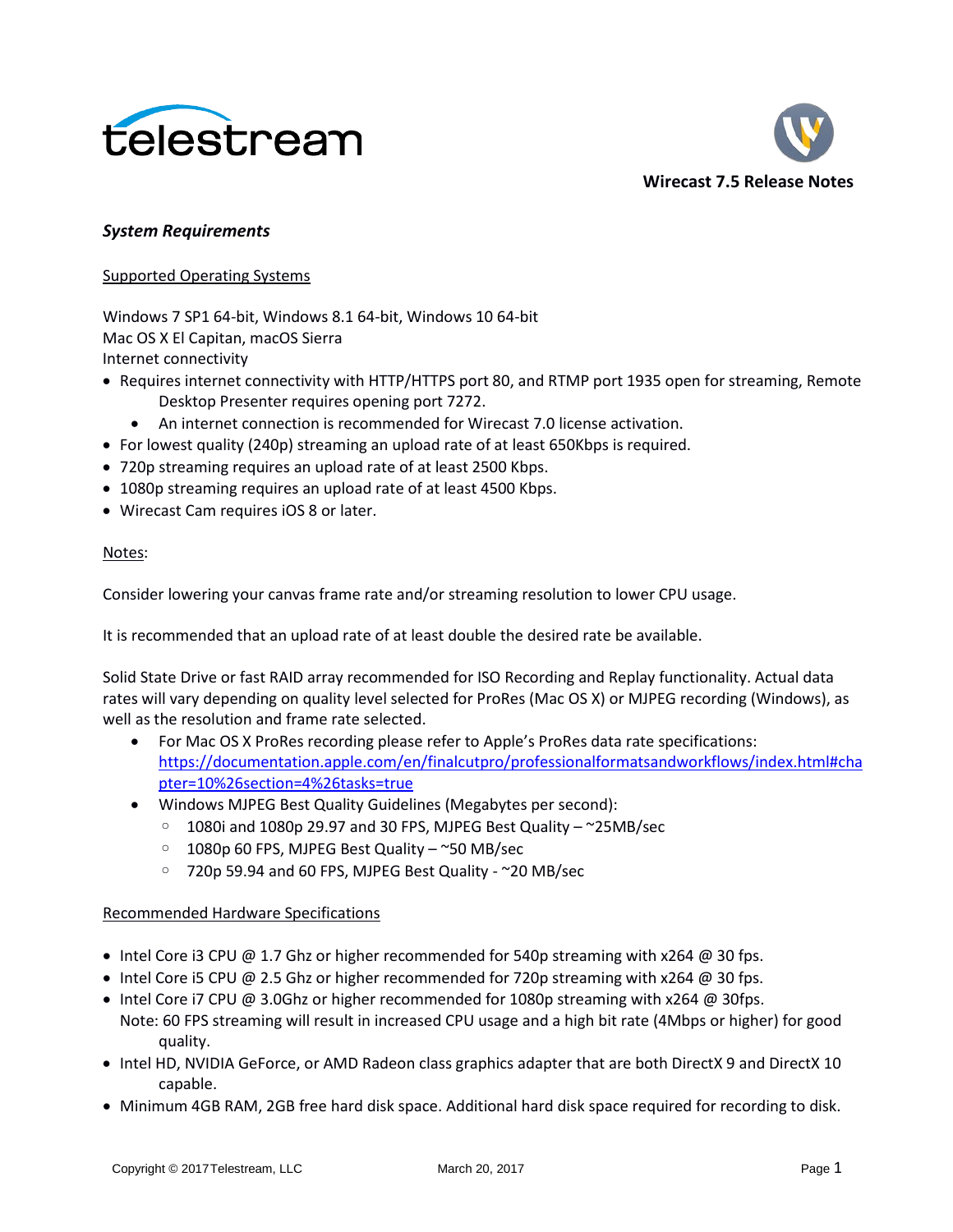#### Hardware accelerated encoding requirements

- Intel Quick Sync Video encoding requires an Intel CPU with an Intel® QuickSync Video core. List of Intel [CPUs supporting QuickSync](http://ark.intel.com/search/advanced?QuickSyncVideo=true&MarketSegment=DT) →
- NVIDIA NVENC encoding requires an nvidia GPU with Kepler architecture or newer. NVIDIA only maintains [a general list of supported GPUs](https://developer.nvidia.com/nvidia-video-codec-sdk#gpulist)  $\rightarrow$
- Apple Hardware Accelerated H.264 encoding requires a Mac with an integrated Intel GPU.

#### *\*Please note: Wirecast 7 does not support OS X Mavericks or previous versions of OS X*

*NewBlueFX Titler Express- Wirecast 7 includes a free copy of NewBlueFX Titler Live Express with over 60 title templates for lower-thirds and overlays (Mac OS X & Windows)*

#### **Remote Desktop Presenter**

● Please use the Remote Desktop Presenter version 2.0.8, available as a separate download from Telestream: www.telestream.net/dtp

### **Wirecast 7.5**

#### **Fixes and Enhancements**

- New! Periscope/Twitter streaming destination!
- Fixed UI for Use Backup Server and Automatically Start Event in YouTube destination not working properly
- Fixed keyboard shortcuts for Scoreboard increment/decrement not working properly
- Fixed Stream, Record and viewership statistics icons not displaying properly when Preview Inspector is open
- Fixed issues with Daylight Savings time in Facebook Live and YouTube events
- Fixed a hang that could occur when Facebook Live viewer statistics incremented too high (~200 or higher)
- Fixed missing translation strings in Facebook Live destination
- Fixed inability to add dynamic destination URLs manually through the Edit Visible Destination window

# **Wirecast 7.4**

### **Fixes and Enhancements**

- New! Schedule events with the Facebook Live destination
- Improved Wirecast startup time
- Fixed a crash that occurred when changing canvas size while DirectShow sources were in use
- Fixed an issue where a clip would remain on a Facebook page after stopping a continuous live stream
- Fixed an issue where dragging Playlist Shots between Master Layers resulted in the Playlist being left in Preview on the originating Master Layer
- Fixed lack of scroll bars in Facebook Authentication dialog
- Fixed YouTube destination not properly accounting for locale when scheduling events
- Fixed a hang when switching too quickly between listed YouTube events in Output Settings
- Fixed ISO Recording not working properly with BlueFish 4:4:4:4 capture cards on Windows
- Fixed Magewell AIO capture card not working with Wirecast on Windows
- Fixed an issue where Magewell capture cards were always being deinterlaced even when the option was disabled
- Fixed Desktop Presenter shot settings not being saved
- Fixed a memory leak when using Capture Cursor in Screen Capture on macOS
- Fixed hang and crash caused by upgrading documents containing Title shots
- Fixed a crash when using Logitech web cams on Windows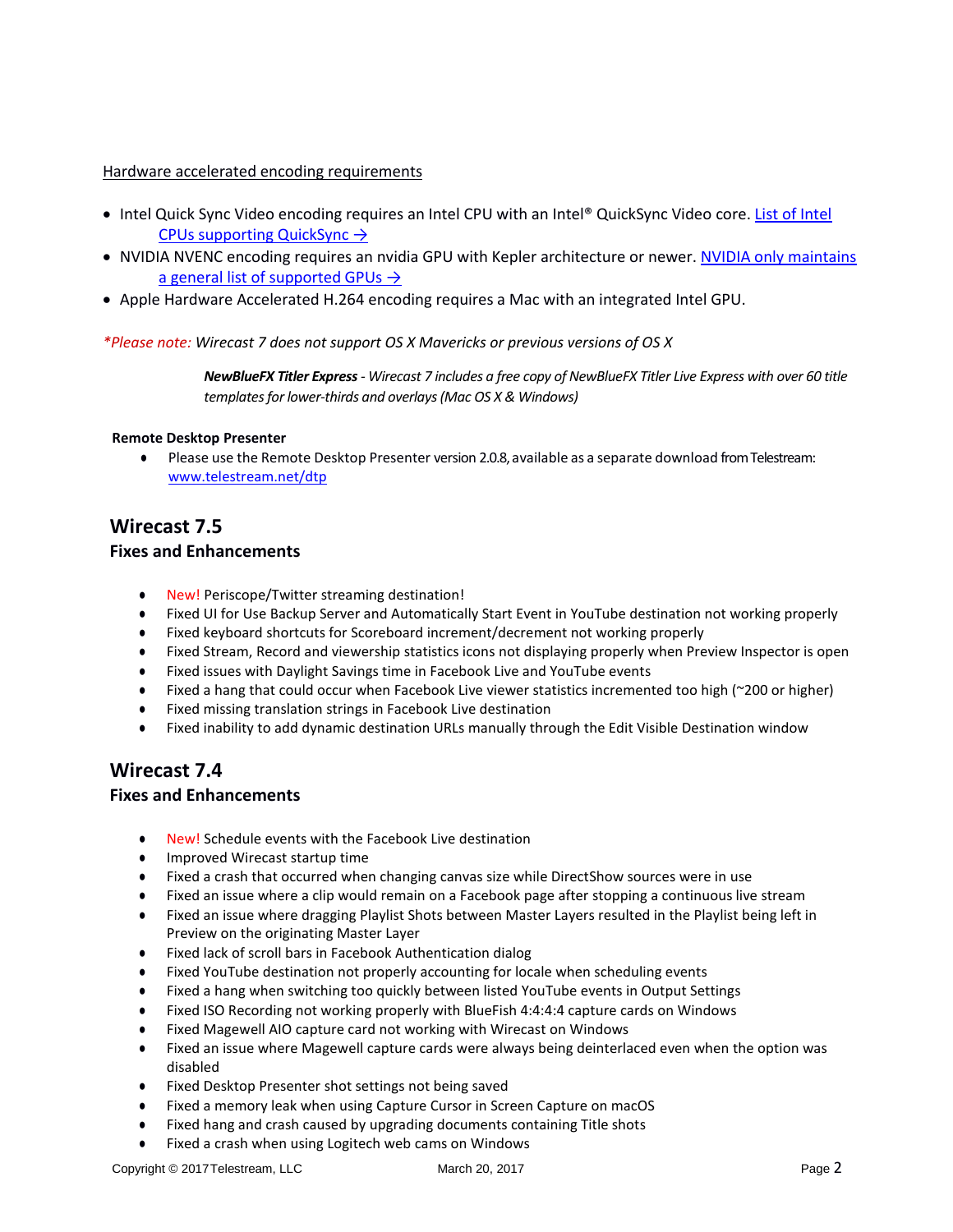- Fixed an issue where position and scaling were not being saved when using Remote Desktop Presenter
- Fixed an issue when selecting File  $\rightarrow$  Open twice in a row
- Fixed an issue where Keyboard Shortcut icons on Shot Thumbnails were not updating properly
- Fixed a hang that could occur when closing a File browse panel
- Fixed an issue where Wirecast could sometimes not be closed
- Fixed a random crash on exit

## **Wirecast 7.3**

### **Fixes and Enhancements**

- New! Viewership statistics for Facebook Live, including emoticons, comments and shares, and total viewers
- New! Image Carousel source
- New! Open Broadcaster Studio scene import
- Fixed installer issues for certain users who were missing DirectX dependencies
- Updated .NET Framework dependencies from 3.5 to 4.0
- Fixed an issue where External Display Output was not scaling properly on High DPI displays on Windows
- Fixed an issue where screen region selection was not working on High DPI displays on Windows
- Fixed an issue where screen capture was only capturing part of a High DPI display on Windows
- Fixed a crash when toggling Capture Video in Screen Capture plug-in on macOS
- Auto-Reload web pages when they are sent live when "Shutdown" is enabled for Web Display
- Fixed an issue where closing Output Settings would resize the canvas if no changes were made
- Fixed a hang when deleting sources in Preview editing
- Fixed an issue where Hotkey Manager was using too much CPU
- Fixed a crash when stopping streams
- Fixed branded search for Facebook destination
- Fixed an issue where Playlists had to be re-selected to be sent live repeatedly
- Fixed an issue where WMV clips with more than 2 channels of audio would cause a crash
- Fixed a crash on macOS when opening new documents
- Fixed an issue where Twitter authentication was not working in certain instances
- Fixed a crash when adding sources from the Master Layer external windows
- When no game capture source is found the source will now become transparent
- Fixed issues with Text Widget line wrapping

## **Wirecast 7.2**

#### **Fixes and Enhancements**

- New! High-DPI display support for Windows
- New! Document recovery after a crash or improper shutdown
- New! Specify a sponsor for branded Facebook streams ("With" entry field)
- New! Progress bar indicator for Playlist and media clip Shots
- New! Options for selecting which sources to copy when Duplicating a Shot
- New! Aspect Ratio lock and "Stretch to Fit" button for video sources
- New! Bind single keys to Hotkeys in the Hotkey Manager
- New! Text Widget background gradient and Text Shadow options
- New! Timestamp filename option for Record to Disk outputs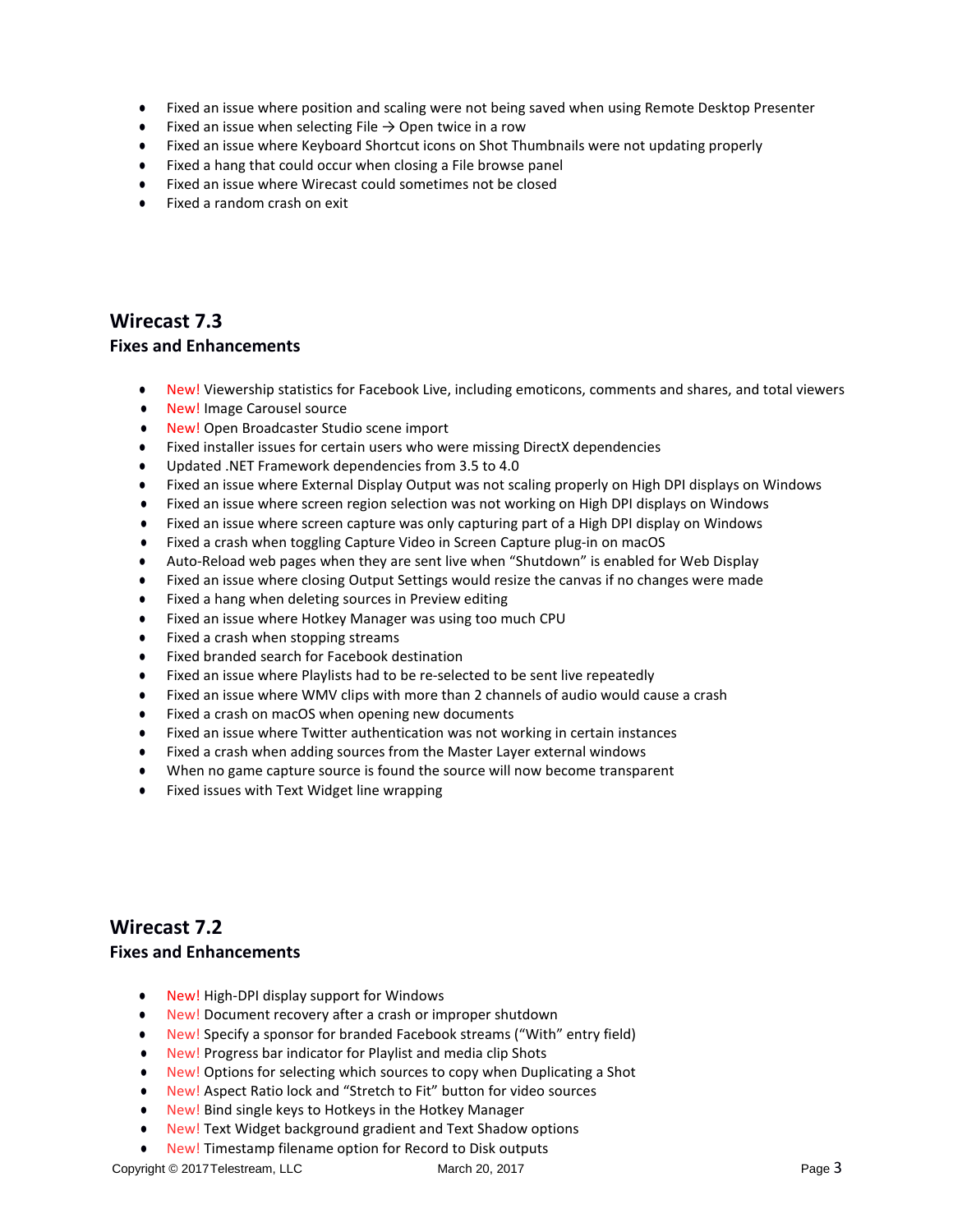● Over 100 additional bug fixes and stability improvements

# **Wirecast 7.1**

### **Fixes and Enhancements**

- New! Audio filters in the Audio Mixer. Dynamics, EQ, Delay and more! (Mac OS X & Windows)
- New! Added ability to stream to Facebook Live groups and events (Mac OS X & Windows)
- New! Added "Places" (AKA geo-tagging) to the Facebook Live (Mac OS X & Windows)
- New! Added ability to stream 24/7 to Facebook Live (Mac OS X & Windows)
- New! Magewell capture card SDK integration (Windows)
- New! Added Hitbox.tv stream destination (Mac OS X & Windows)
- New! Duplicate Shot now performs a "deep copy" of sources and settings in the Shot. Mirror Duplicate will only copy the Shot Layer configuration. Please use Mirror Duplicate if you desire the legacy Shot Duplication functionality (Mac OS X & Windows)
- New! Added shortcut to open the folder where recordings were saved (Mac OS X & Windows)
- New! Added Keyboard Shortcuts to switch to Clear Layer shots (Alt+1 through 5, one for each Master Layer) (Mac OS X & Windows)
- Improve logic around scaling new sources to fit the canvas when added (Mac OS X & Windows)
- Addressed performance and reliability issues for USB DirectShow web cams (Windows)
- Fixed an issue where Remote Desktop Presenter scaling and position was not saving properly (Mac OS X & Windows)
- Improved performance for BlackMagic Capture Cards (Mac OS X & Windows)
- Fixed an issue where ISO Recording would fail if the source format changed (Mac OS X & Windows)
- Usability enhancements around ElGato Game Capture cards (Windows)
- Enabled the usage of Matrox VS4 capture card with Wirecast native ISO Recording (Windows)
- Fixed an issue where Smooth transition was not applying volume ramps (Mac OS X & Windows)
- Addressed reliability issues with CEF-based widget sources (i.e. Text, Solid Color) (Mac OS X & Windows)
- Fixed an issue where Unicast/Multicast streaming were resulting in bad video (Mac OS X & Windows)

# **Wirecast 7.0.1**

### **Fixes and Enhancements**

Fixed an issue with streaming to Facebook Live Pages when a Wirecast user has multiple Facebook pages that are sorted differently by Wirecast and Facebook causing the stream to go to the incorrect page. (Mac OS X & Windows)

## **Wirecast 7.0 Fixes and Enhancements**

Wirecast 7.0 is a major upgrade that encompasses many new features, enhancements and bug fixes across a spectrum of issues and functionality.

- New! General stability improvements and decreased CPU usage! (Mac OS X & Windows)
- New! GPU accelerated H.264 encoder via Intel® Quick Sync Video, NVIDIA® NVENC and Apple® Video Toolbox H.264 (see tech specs above for specifics) (Mac OS X & Windows)
- New! ISO recording from live capture sources Wirecast 7 Pro only (Mac OS X & Windows)
- New! Added ability to update a single Replay Shot OR create new Replay Shots.
- New! UI enhancements including Edit-In-Preview with integrated Shot Inspector (Mac OS X & Windows)
- New! Playlist changed to a new tabbed interface (Mac OS X & Windows)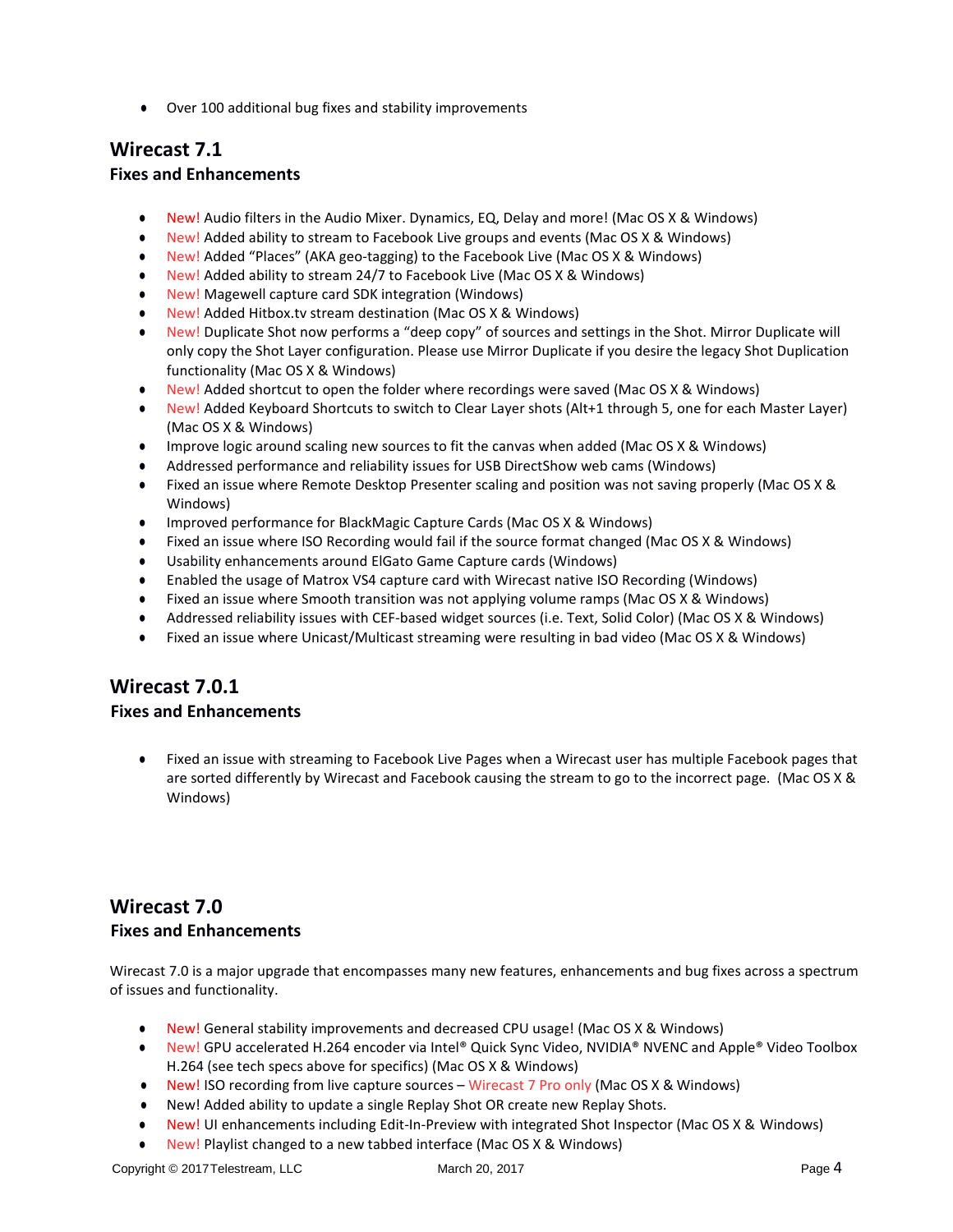- New! Shots inside of a Playlist now display a progress bar (Mac OS X & Windows)
- New! Added Shuffle Playlist functionality (Mac OS X & Windows)
- New! Added the ability to apply duration changes to all Shots within a Playlist Shot (Mac OS X & Windows)
- New! Added "." and "," hotkeys for moving between Shots within a Playlist (Mac OS X & Windows)
- New! Added default duration setting for Shots added to a Playlist Shot (Mac OS X & Windows)
- New! Output Statistics histogram view (Mac OS X & Windows)
- New! Global Hotkey Manager (Mac OS X & Windows)
- New! Video delay for individual live video sources (Mac OS X & Windows)
- New! Audio delay for individual live audio sources (Mac OS X & Windows)
- New! Re-designed Audio Mixer user interface (Mac OSX & Windows)
- New! Added Panning to Audio Mixer (Mac OS X & Windows)
- New! Selective audio monitor toggle for individual live audio sources (Mac OS X & Windows)
- New! Source channel selection for live audio sources (Mac OS X & Windows)
- New! Audio output interface selection (Mac OS X & Windows)
- New! New Text tool featuring live text, RSS feeds and reading from text files, scrolling text (Mac OS X & Windows)
- New! GPU accelerated color correction (Mac OS X & Windows)
- New! Re-designed title system (Mac OS X & Windows)
- New! Customizable Social Media Shot (Mac OS X & Windows)
- New! Broadcast and recording statistics overlay in Direct3D 9 games (Windows)
- New! Added link to Twitch account Dashboard and Active Broadcast in Output menu (Mac OS X & Windows)
- New! Solid Color source (Mac OS X & Windows)
- New! Added 1440p and 60 FPS encoder presets YouTube streaming (Mac OS X & Windows)
- New! Toggle to display System CPU usage or Wirecast process CPU usage (Mac OS X & Windows)
- New! Added support for RGB video input from BlackMagic capture cards (Mac OS X & Windows)
- New! Added 24 FPS Canvas Frame Rate option (Mac OS X & Windows)
- Added support for Animated GIF playback (Mac OS X & Windows)
- Fixed an issue where a stream may not start if the initial source was a still video frame (Mac OS X & Windows)
- Fixed an issue where transitions may not be triggered properly (Mac OS X & Windows)
- Fixed an issue where sending a DirectShow source to Preview and Live simultaneously could result in popping audio (Mac OS X & Windows)
- Fixed a crash that could occur when using Mac Screen Capture (Mac OS X)
- Fixed an issue where audio output device sample rate changes were not handled properly (Mac OS X)
- Fixed an issue where Facebook Live destination was not displaying all pages (Mac OS X & Windows)
- Fixed a crash that could occur when using Local Desktop Presenter on systems with multiple monitors or GPUs (Windows)
- Fixed an issue where Facebook Live recordings were not being closed properly (Mac OS X & Windows)
- Fixed an issue where Facebook Live destination could display duplicate page listings (Mac OS X & Windows)
- Fixed wide character display issues with Social Media Shot (Mac OS X & Windows)
- Fixed a possible crash when selecting a BlackMagic capture card source (Mac OS X & Windows)
- Fixed an issue where searching Twitter with hashtag could fail (Mac OS X & Windows)
- Added true cross dissolve transition on Windows

### **Known issues**

- DirectShow devices must be in Preview or Live, or Live Icons must be enabled to use ISO Recording for these sources.
- Flash support disabled in Web Display plug-in due to a crash issue. A fix for this issue will be provided in a future update to Wirecast 7.
- Multiple Replay clips captured during the same replay session will not render correctly when played at the same time on different master layers or different shot layers.
- Starting Wirecast while the Local Desktop Presenter is running and minimized will result in the DTP source displaying a green frame. A workaround is to maximize DTP before starting Wirecast. (Mac OS X)